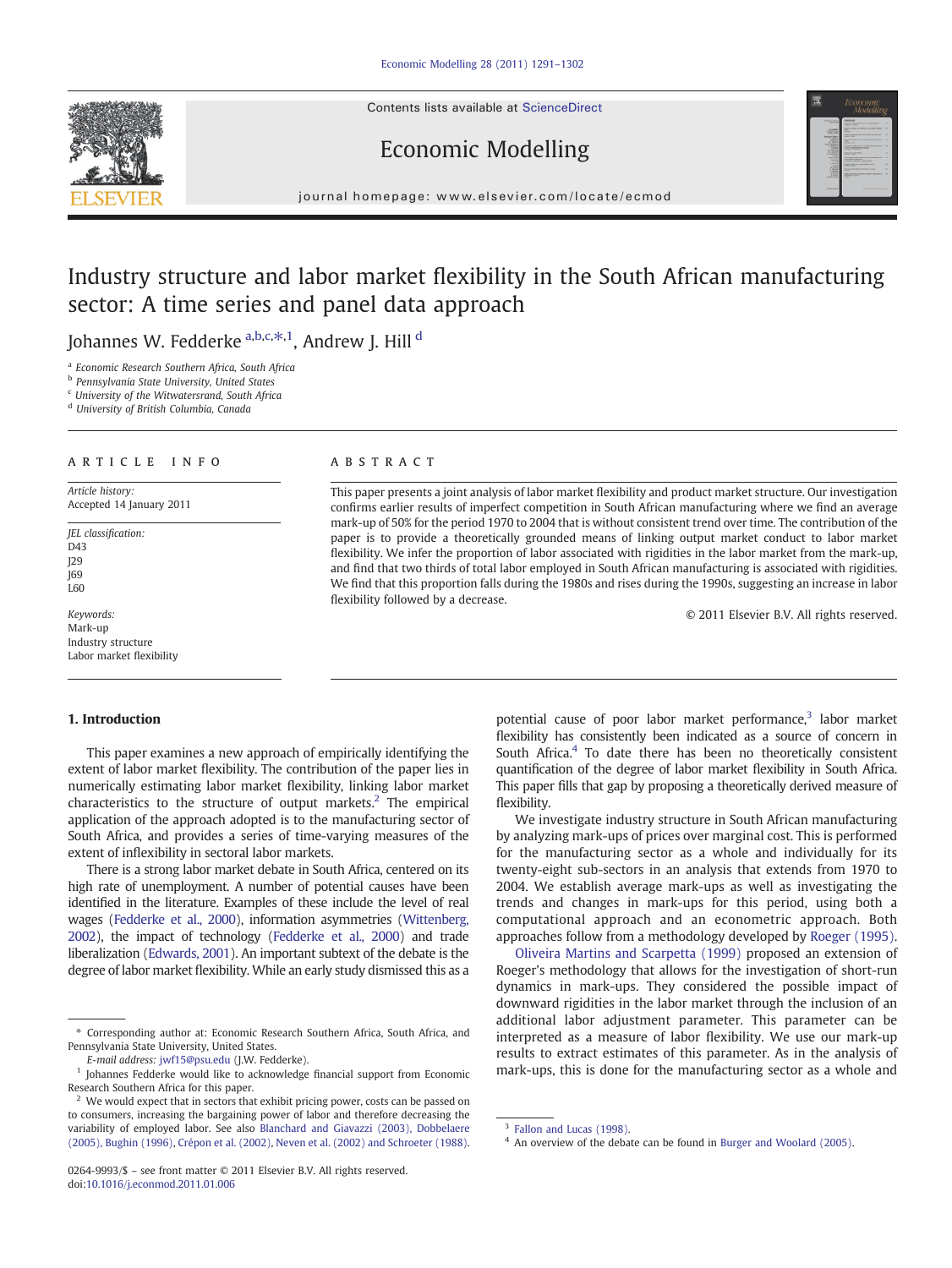individually for its twenty-eight sub-sectors. We also investigate both long-run means and trends and changes of this parameter over time.

This paper extends the work of [Aghion et al. \(2008\) and Fedderke](#page--1-0) [et al. \(2007\)](#page--1-0) by obtaining more recent estimates of mark-ups for South African manufacturing, as well as establishing the extent of labor market flexibility that derives from product market structure. The primary contribution of this paper, however, is the provision of a labor flexibility analysis in which we obtain numerical estimates of the magnitude of the flexibility and its changes.

Our paper is organized as follows: Section 2 provides details on the relationship between productivity residuals and the mark-up. It also establishes the link between labor market flexibility and the level of the mark-up in output markets, concluding with an overview of relevant previous empirical results. Econometric methodology and data are presented in [Section 3](#page--1-0). [Section 4](#page--1-0) reports the results for the estimation and computation of the mark-up and labor market flexibility respectively. Our concluding comments form [Section 5](#page--1-0).

### 2. Productivity residuals and the mark-up

[Hall \(1990\)](#page--1-0) first showed that the magnitude of an industry mark-up can be estimated from the Solow residual (SR). Estimation of Hall's specification suffers from endogeneity bias, and reliable instrumentation has proved difficult. The consequence was that empirical results for the US led to the estimation of mark-ups that generally were argued to be implausibly high.<sup>5</sup> [Roeger \(1995\)](#page--1-0) solved the estimation problem by pointing out that a specification based on the nominal Solow residual (NSR) avoids the endogeneity trap.6 This gives us the following expression for estimation purposes:

$$
NSR = \Delta(p+q) - \alpha \Delta(w+l) - (1-\alpha)\Delta(r+k)
$$
  
= 
$$
(\mu-1)\alpha[\Delta(w+l) - \Delta(r+k)]
$$
 (1)

where  $\mu = \frac{P}{MC}$ , defines the mark-up of prices over marginal cost,  $\alpha = \frac{WL}{PQ}$ , denotes the factor share earned by labor, P and Q denote the price and quantity of value-added respectively, W and L denote the wage and labor time respectively, and  $R$  and  $K$  denote the supply price of capital and capital stock respectively. Lower case notation denotes log transforms.<sup>7</sup> The mark-up is now accessible to either estimation or computation.

There have been several further extensions within this methodological framework. [Oliveira Martins and Scarpetta \(1999\)](#page--1-0) consider the impact of intermediate inputs and cyclical fluctuations in their analysis of mark-ups in the US manufacturing sector. [Hakura \(1998\)](#page--1-0) looks at the impact of openness on the mark-up. [Fedderke et al. \(2007\)](#page--1-0) consider the impact of market structure on the magnitude of mark-ups. These extensions introduce a variety of additional parameters and terms into the mark-up equation.

### 2.1. The mark-up and labor adjustment

The above theory relating productivity residuals and the mark-up is based on a first-order approximation of the primal and dual Solow residuals. This is appropriate when estimating the steady-state markup. However it does not allow for the investigation of cyclical effects as these are second-order. An adaptation of a result derived by [Oliveira Martins and Scarpetta \(1999\)](#page--1-0) shows us that under the condition of a two-input production function (where we ignore intermediate inputs) and with Hicks neutrality in technical progress, the equation for the variable mark-up is given by:

$$
\Delta log \mu = (\Delta q + \Delta p) - \Delta w + \left(\frac{1}{\sigma} - 1\right) \overline{\mu} (1 - \alpha) \Delta k
$$
  

$$
- \frac{1}{\sigma} \frac{L}{L - \overline{L}} \overline{\mu} (1 - \alpha) \Delta l - \overline{\mu} \alpha \Delta l
$$
 (2)

where  $\sigma$  denotes the elasticity of substitution between capital and labor,  $\overline{\mu}$  the steady-state mark-up and  $\overline{L}$  the labor associated with rigidities in the labor market.

A generalization of the [Oliveira Martins and Scarpetta \(1999\)](#page--1-0) result proceeds from the production function given by:

$$
Q(K, L-L) = \Theta G(K, L-L) \tag{3}
$$

where we assume the possibility of downward rigidities in the adjustment of labor inputs by introducing  $\overline{L}$ , the labor associated with rigidities in the labor market. (Also recall that  $\Delta log\Theta = \theta$ .)

For a profit-maximizing firm under imperfect competition, the mark-up of prices over marginal cost is given by:

$$
\mu = \frac{\Theta G_L(K, L - \bar{L})}{W / P} \tag{4}
$$

where  $\Theta G_L(K, L-\overline{L})$  denotes the marginal product of labor (the partial derivative of Q(K,  $\overline{L}-\overline{L}$ ) with respect to labor).<sup>8</sup>

We take logs and first differences to obtain the following expression for the growth rate of the mark-up:

$$
\Delta log\mu = \theta - (\Delta w - \Delta p) + \frac{1}{G_L}(G_{LL}\Delta L + G_{LK}\Delta K)
$$
\n(5)

We can now use the established results that  $G_{LL} = -G_{LK} \frac{K}{L-\overline{L}}$ <br>  $\sigma = \frac{G_L G_K}{G_{LK} G}$  [\(Uzawa, 1962](#page--1-0)) and  $\frac{G_K K}{G} = \overline{\mu}(1-\alpha)$  to simplify this expression, obtaining:

$$
\Delta log \mu = \theta - (\Delta w - \Delta p) + \frac{\overline{\mu}(1-\alpha)}{\sigma} \Delta k - \frac{\overline{\mu}(1-\alpha)}{\sigma} \frac{L}{L - \overline{L}} \Delta l \tag{6}
$$

It remains for the unobservable productivity term  $\theta$  to be replaced by observable measures. We do this by obtaining an expression for the growth rate of real value-added from the original expression of the production function. Note that:

$$
\frac{\Delta Q}{Q} = \frac{(\Delta \Theta)G}{Q} + \frac{\Theta(\Delta G)}{Q} \n= \frac{\Delta \Theta}{\Theta} + \frac{\Theta G_K \Delta K}{Q} + \frac{\Theta G_L \Delta L}{Q}
$$
\n(7)

We now use the first-order conditions  $\frac{G_K K}{Q} = \frac{\overline{\mu}(1-\alpha)}{\Theta}$  and  $\frac{G_L L}{Q} = \frac{\overline{\mu}\alpha}{\Theta}$  to obtain:

$$
\Delta q = \theta + \overline{\mu}(1-\alpha)\Delta k + \overline{\mu}\alpha\Delta l \tag{8}
$$

<sup>5</sup> See [Oliveira Martins and Scarpetta \(1999\)](#page--1-0) for a more detailed discussion of the potential for bias associated with instrumentation and [Basu \(1995\)](#page--1-0) for bias associated with the omission of intermediate inputs. While variable, in practice the bias appears to be substantial, with Hall reporting mark-ups for the USA up to ten-fold the magnitude obtained under the Roeger approach.

<sup>6</sup> For a fuller overview and exposition of the theory and associated estimation issues of this approach to the estimation of mark-ups, see [Fedderke et al. \(2007\)](#page--1-0).

<sup>7</sup> While the derivation is for constant returns to scale, [Oliveira Martins and Scarpetta](#page--1-0) [\(1999\)](#page--1-0) provide an extension that demonstrates that estimates of the mark-up obtained under this assumption represent a lower-bound estimate.

<sup>&</sup>lt;sup>8</sup> We are not allowing for fixed costs in labor with this formulation. This is for two reasons. First, we do not have the data to distinguish between the wage share of overhead (fixed) and non-overhead (variable) labor. And, second, although we ultimately find that due to institutional factors there are costs associated with rigidities in the labor market, this does not mean that the rigid part of the cost of labor becomes recorded as part of fixed costs as conventionally defined.